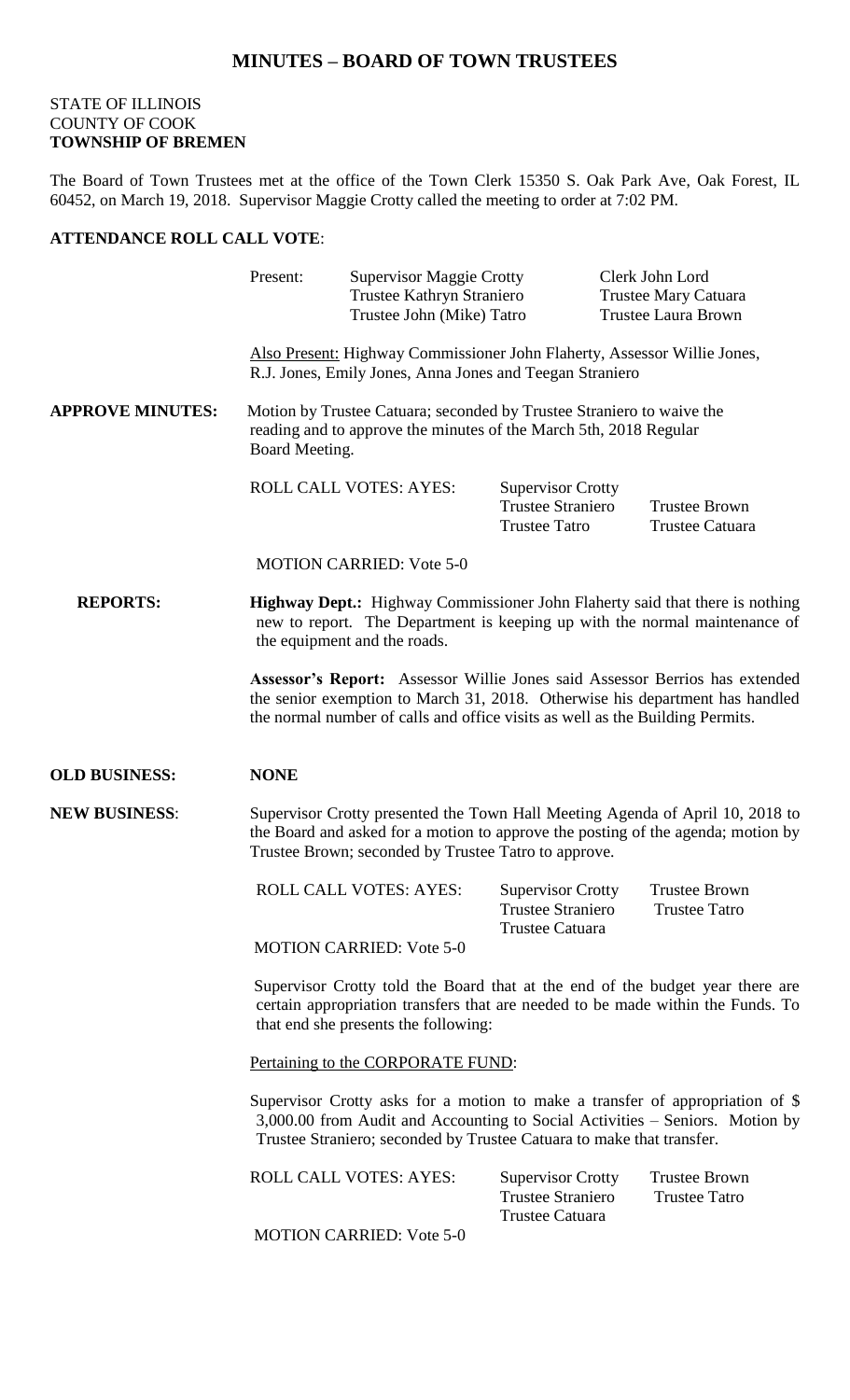### **MINUTES – BOARD OF TOWN TRUSTEES**

Supervisor Crotty asks for a motion to make a transfer of appropriation of \$ 5,000.00 from Legal – Corporate to Assessor - Salaries. Motion by Trustee Brown; seconded by Trustee Tatro to make that transfer.

| <b>ROLL CALL VOTES: AYES:</b>   | <b>Supervisor Crotty</b> | Trustee Brown |
|---------------------------------|--------------------------|---------------|
|                                 | Trustee Straniero        | Trustee Tatro |
|                                 | Trustee Catuara          |               |
| <b>MOTION CARRIED: Vote 5-0</b> |                          |               |

Supervisor Crotty asks for a motion to make a transfer of appropriation of \$ 500.00 from Travel (Corporate) to Travel (Assessor). Motion by Trustee Straniero; seconded by Trustee Catuara to make that transfer.

| <b>ROLL CALL VOTES: AYES:</b>   | <b>Supervisor Crotty</b> | Trustee Brown |
|---------------------------------|--------------------------|---------------|
|                                 | Trustee Straniero        | Trustee Tatro |
|                                 | Trustee Catuara          |               |
| <b>MOTION CARRIED: Vote 5-0</b> |                          |               |

Supervisor Crotty asks for a motion to make a transfer of appropriation of \$ 100.00 from Postage (Assessor) to Maintenance-Equipment (Assessor). Motion by Trustee Catuara; seconded by Trustee Brown to make that transfer.

| <b>ROLL CALL VOTES: AYES:</b>   | <b>Supervisor Crotty</b> | <b>Trustee Brown</b> |
|---------------------------------|--------------------------|----------------------|
|                                 | <b>Trustee Straniero</b> | Trustee Tatro        |
|                                 | Trustee Catuara          |                      |
| <b>MOTION CARRIED: Vote 5-0</b> |                          |                      |

Supervisor Crotty asks for a motion to make a transfer of appropriation of \$ 100.00 from Equipment (Corporate) to printing (Assessor). Motion by Trustee Straniero; seconded by Trustee Tatro to make that transfer.

| ROLL CALL VOTES: AYES:          | <b>Supervisor Crotty</b> | Trustee Brown |
|---------------------------------|--------------------------|---------------|
|                                 | <b>Trustee Straniero</b> | Trustee Tatro |
|                                 | Trustee Catuara          |               |
| <b>MOTION CARRIED: Vote 5-0</b> |                          |               |

#### Pertaining to the GENERAL ASSISTANCE FUND :

Supervisor Crotty asks for a motion to make a transfer of appropriation of \$ 100.00 from Audit and Accounting to Printing and Publishing. Motion by Trustee Brown; seconded by Trustee Tatro to make that transfer.

| ROLL CALL VOTES: AYES:          | <b>Supervisor Crotty</b> | Trustee Brown |
|---------------------------------|--------------------------|---------------|
|                                 | <b>Trustee Straniero</b> | Trustee Tatro |
|                                 | Trustee Catuara          |               |
| <b>MOTION CARRIED: Vote 5-0</b> |                          |               |

 **PRESENTATION OF BILLS:**

**CORP BILLS:** The following bills were audited by the Board for the General Corporate Fund in the amount of: **\$45,819.74**.

> Motion by Trustee Tatro; seconded by Trustee Catuara to approve payment of the General Corporate bills.